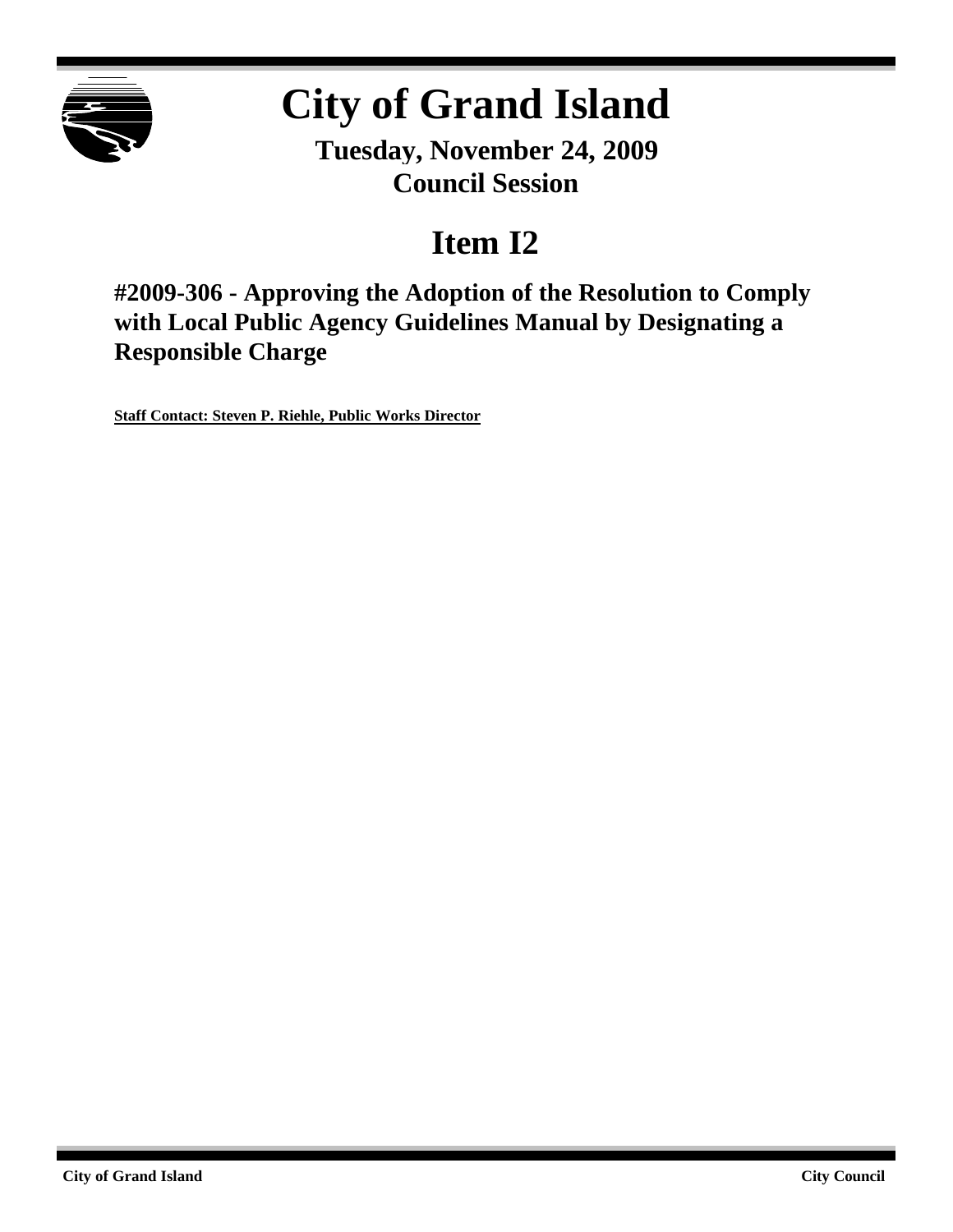## **Council Agenda Memo**

| <b>From:</b>    | Steven P. Riehle, Public Works Director                                                                                                 |  |  |  |
|-----------------|-----------------------------------------------------------------------------------------------------------------------------------------|--|--|--|
| <b>Meeting:</b> | November 24, 2009                                                                                                                       |  |  |  |
| Subject:        | Approving the Adoption of the Resolution to Comply<br>with Local Public Agency Guidelines Manual by<br>Designating a Responsible Charge |  |  |  |
| Item $\#$ 's:   | $I-2$                                                                                                                                   |  |  |  |
| $Presenter(s):$ | Steven P. Riehle, Public Works Director                                                                                                 |  |  |  |

#### **Background**

Grand Island is a Local Public Agency (LPA) in the State of Nebraska receiving federal transportation funding from the Federal Highway Administration (FHWA). FHWA federal transportation funds are limited to Roadway, Bridge, and Trail Projects. As a subrecipient of federal transportation funding, the City of Grand Island is charged with the responsibility of spending these funds in accordance with Federal and State law. The Nebraska Department of Roads (NDOR) administers these funds under guidelines in the NDOR's Local Projects Agency (LPA) Manual.

#### **Discussion**

There are a number of requirements to comply with the NDOR's LPA Manual. The City completed one of the steps by agreeing to comply with the requirements of the Nebraska Department of Road's (NDOR's) LPA Manual by passing a resolution at the October 27, 2009 council meeting. One of the next steps is to designate a Responsible Charge (RC) individual to oversee the federal aid transportation projects. The RC must be a full-time employee of a governmental entity. If a community doesn't have such an employee they can contract through another government entity by an interlocal agreement. Prior to designation as an RC, an individual has to participate in approximately three (3) weeks of on-line training and two (2) separate weeks of classroom training. There will also be a requirement of annual training in order to maintain certification as an RC.

Manager of Engineering Services, David Goedeken, has completed the training and is certified by the NDOR as a Responsible Charge individual. Passing the resolution will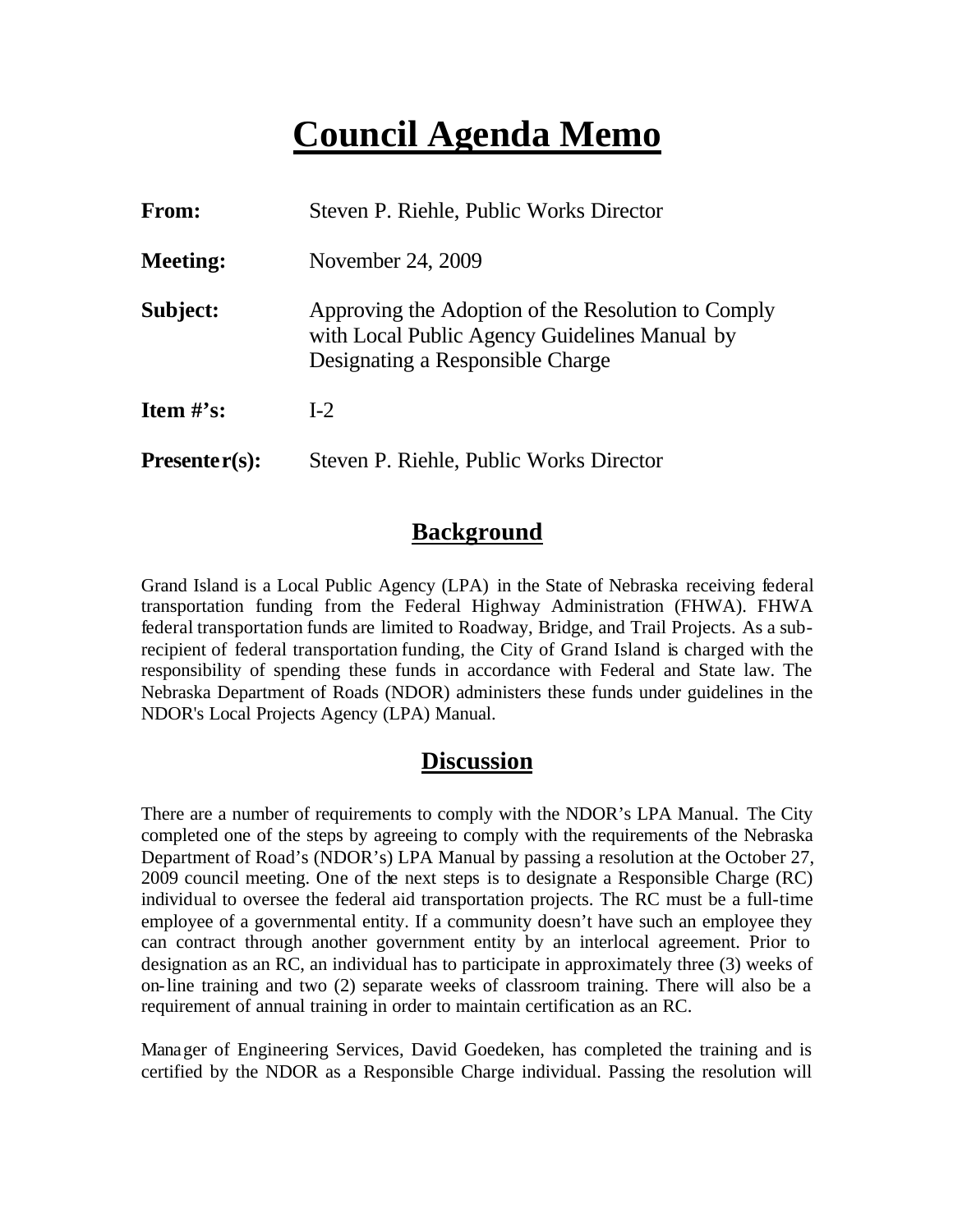designate David as the City's Responsible Charge individual for all projects that are currently active and using federal aid transportation funds.

#### **Alternatives**

It appears that the Council has the following alternatives concerning the issue at hand. The Council may:

- 1. Move to approve
- 2. Refer the issue to a Committee<br>3. Postpone the issue to future date
- Postpone the issue to future date
- 4. Take no action on the issue

#### **Recommendation**

City Administration recommends that the Council approve a resolution, designating David Goedeken, Manager of Engineering Services, as the Responsible Charge individual for all currently active federal aid transportation projects.

### **Sample Motion**

Move to approve the resolution designating David Goedeken as the City's Responsible Charge individual.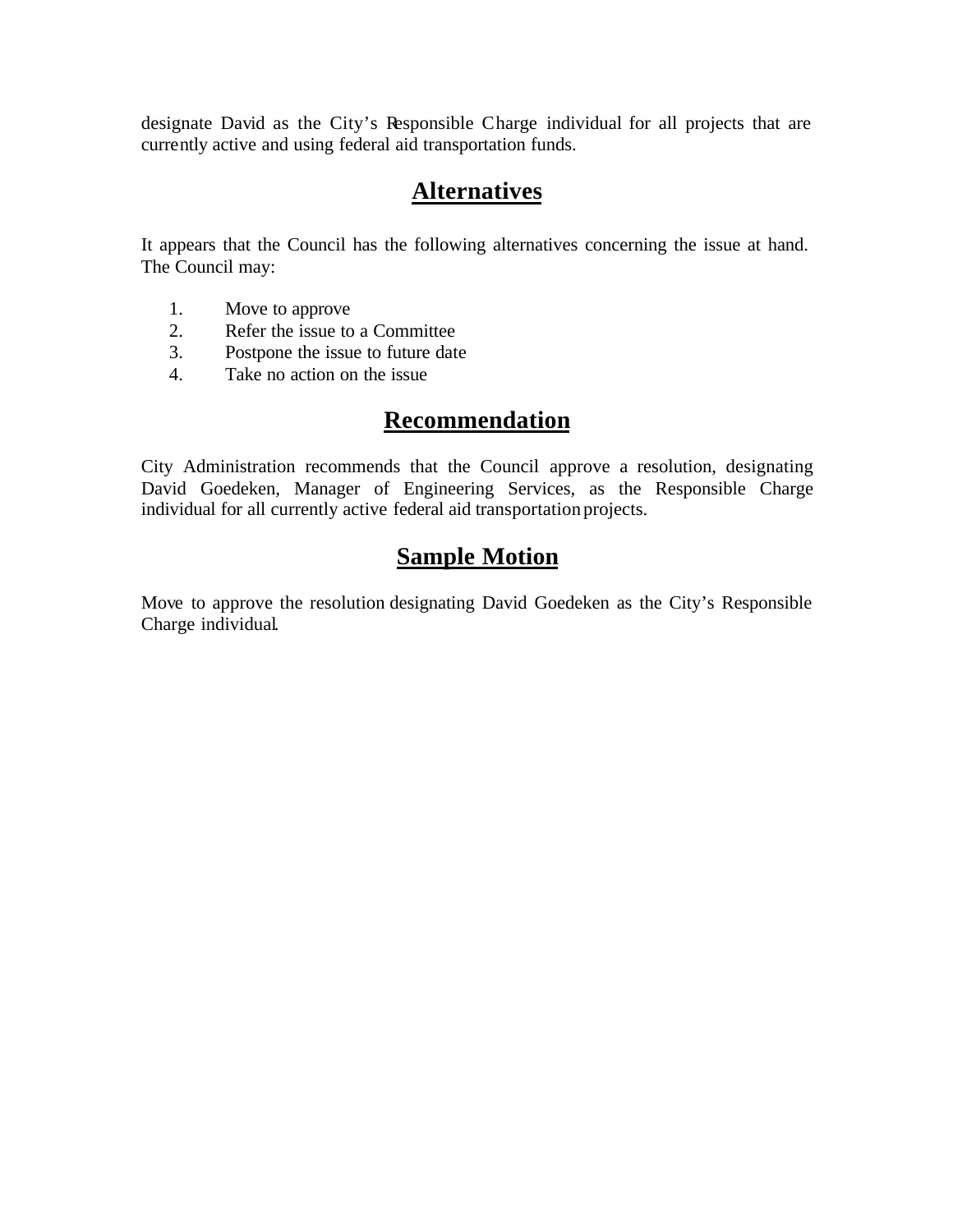#### **RESOLUTION (DESIGNATING RC)**

City of Grand Island

Resolution No.

**Whereas:** The CITY OF GRAND ISLAND has a full-time public employee on staff, or has obtained the services of a full-time public employee (an interlocal cooperation agreement, if applicable, is attached) who is fully qualified and has the time and interest in serving as a "Responsible Charge" (RC) for this project. The designated RC will be in day-to-day responsible charge of all aspects of the project, from planning through post-construction activities, with the express purpose of doing all things necessary for the project to remain eligible for federal-aid transportation project funding; and

**Whereas:** the RC will ensure that, at a minimum, (1) the project receives independent and careful development, supervision and inspection, (2) the project is constructed in compliance with the plans and specifications, (3) all aspects of the project, from planning through construction activities, including all environmental commitments, remain eligible for federal funding, and (4) decisions made and actions taken for the project have adequate supporting documentation filed in an organized fashion.

For purposes of this resolution, the following definitions will apply:

**Fully qualified** means a person who has satisfactorily completed all applicable Nebraska Department of Roads (NDOR) training courses and who has met the other requirements necessary to be included on the NDOR list of qualified Local Public Agency (LPA) RCs.

**Full-time public employee** means a public employee who meets all the requirements and is afforded all the benefits of full-time employees as that phrase is applied to other employees of the employing public entity. A person is not a full-time public employee if that person provides outside private consulting services, or is employed by any private entity, unless that person can prove to NDOR in advance, that employee's non-public employment is in a field unrelated to any aspect of the project for which federal aid is sought.

**Public employee** means a person who is employed solely by a county, a municipality, a political subdivision; a Native American tribe; a school district; another entity that is either designated by statute as public or quasi-public; or an entity included on the list of entities determined by the NDOR, and approved by the Federal Highway Administration (FHWA), as fulfilling public or quasi-public functions.

**Responsible charge** means the public employee who is fully empowered by the LPA and has actual day-to-day working knowledge and responsibility for all decisions related to all aspects of the federal-aid project from planning through construction project activities, including all environmental commitments. The RC is the day-to-day project manager, and the LPA's point-of-contact for the project. Responsible charge does not mean merely delegating the various tasks; it means active day-to-day involvement in identifying issues, investigating options, working directly with stakeholders, making decisions, and actively monitoring project construction. It is understood that the RC may delegate or contract certain technical tasks associated with the project so long as the RC actively manages and represents the owner's interests in the delegated technical tasks.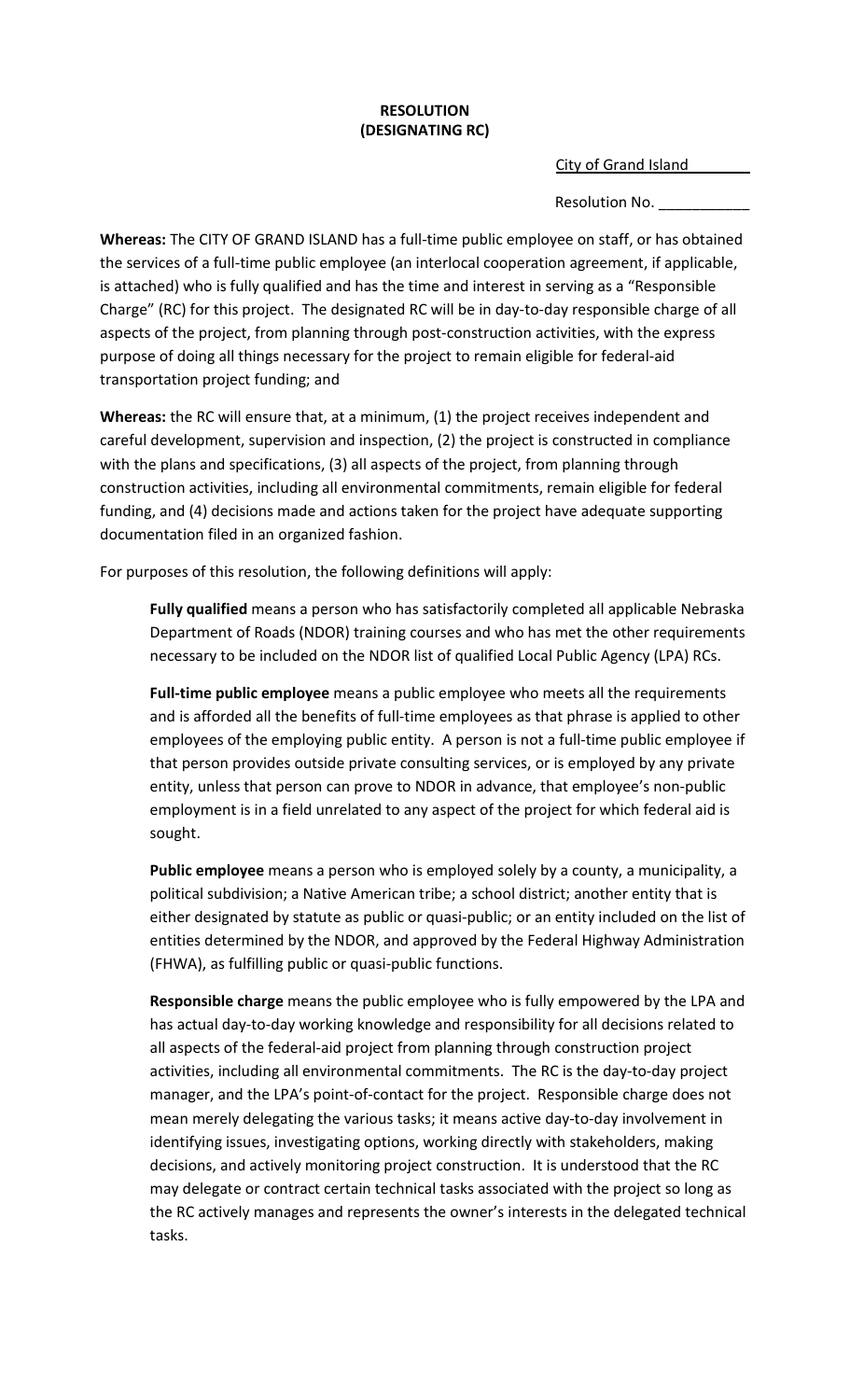**Be It Resolved:** by the City Council of the CITY OF GRAND ISLAND that:

DAVID GOEDEKEN is hereby designated as Responsible Charge (RC) for pre-construction and construction phases, in accordance with the Project Program Agreement previously executed, the NDOR LPA Guidelines Manual for Federal-aid Projects, and all Federal, State and local laws, rules, regulations, policies and guidelines for the following Federal-aid transportation projects:

NDOR Project Number [URB-2235(5)], NDOR Control Number [42519], Northbound Lanes of South Locust Street, North of Interstate 80

NDOR Project Number [SRTS-40(57)],

NDOR Control Number [42521],

Walk to Walnut Safe Routes to School Project at 15<sup>th</sup> Street and Custer Avenue

NDOR Project Number [STPAA-5436(4)],

NDOR Control Number [42427],

Capital Avenue Widening from west of Carleton Avenue to Webb Road

NDOR Project Number [URB-30-4(151)],

NDOR Control Number [42477],

Storm Sewer from US Highway 30 to Wasmer Detention Cell

NDOR Project Number [ENH-40(59)],

NDOR Control Number [42650],

Bike Trail along Moore's Creek Drainway; State Street to Capital Avenue

#### The City of Grand Island assures and agrees that:

- 1) It has authorized and fully empowered the RC to be in day-to-day responsible charge of the subject federal-aid project; this does not mean merely supervising, overseeing or delegating the various tasks, it means active day-to-day involvement in the project including identifying issues, investigating options, working directly with stakeholders, and decision-making.
- 2) The RC is a full-time public employee.
- 3) The RC is fully qualified and has successfully completed required training to serve as a RC.
- 4) It will allow the RC to spend all time reasonably necessary to properly discharge all duties associated with the project, including ensuring that all aspects of the project, from planning through post-construction activities, remain eligible for federal-aid highway project funding.
- 5) It will not assign other duties to the RC that would affect his or her ability to properly carry out the duties set out in this agreement.
- 6) It will provide necessary office space, materials and administrative support for the RC.
- 7) It will fully cooperate with, support and not unreasonably interfere with the day-to-day control of the RC concerning the acts necessary for making the project eligible for federal funding.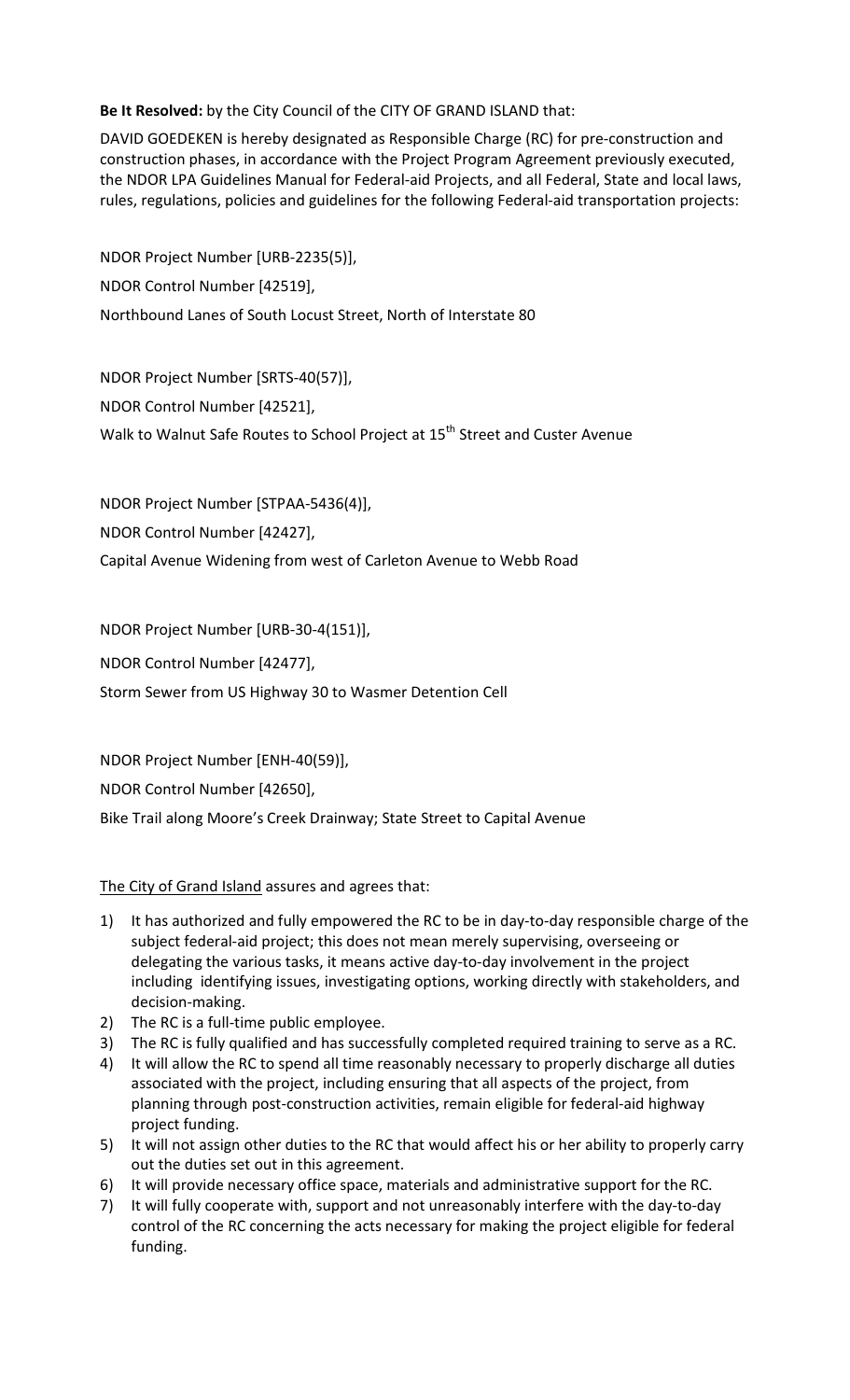- 8) It will take all necessary actions and make its best good faith efforts to comply and assist the RC in complying with all federal and state requirements and policies applicable to federal-aid transportation projects, including, but not limited to, all applicable requirements of 23 CFR 635.105.
- 9) It will take all necessary actions and make its best good faith efforts to ensure that the RC's work on the project would be deemed to meet the same standards that the Nebraska Department of Roads must meet under 23 CFR 635.105.
- 10) It will comply with the conflict-of-interest requirements of 23 CFR 1.33.
- 11) It will notify NDOR immediately in the event the designated RC(s) will no longer be assigned to the project. **A supplemental agreement designating a replacement RC may be required by NDOR.**
- 12) It is ultimately responsible for complying with all federal and state requirements and policies applicable to federal-aid highway projects. This includes meeting all postconstruction environmental commitments. The LPA understands that failure to meet any eligibility requirements for federal funding may result in the loss of all Federal funding for the project. In the event that the acts or omissions of RC, the LPA or its agents or representatives result in a finding that a project is ineligible for Federal funding, the LPA will be required to repay NDOR some or all previously paid Federal funds and any costs or expenses NDOR has incurred for the project, including but not limited to, those costs for the RC.

The CITY OF GRAND ISLAND understands that the following are the duties of the RC:

- a) Serve as the LPA's contact for issues or inquiries for Federal-aid projects assigned by the LPA;
- b) Ensure that all applicable Federal, State and local laws, rules, regulations, policies and guidelines are followed during the development and construction of the project;
- c) Know and follow the NDOR LPA Guidelines Manual for Federal-aid Projects;
- d) Have active day-to-day involvement in identifying issues, investigating options, working directly with stakeholders, and decision-making;
- e) Ensure that the project plans and specifications are sealed, signed and dated by a professional engineer licensed in the State of Nebraska, and that estimates have been prepared and the construction has been observed by a professional engineer licensed in the State of Nebraska or a person under the direct supervision of a professional engineer licensed in the State of Nebraska (reference Neb. Rev. Stat. § 81-3445);
- f) Competently manage and coordinate the project day-to-day operations, including all project-related decisions, on behalf of the LPA, which includes the LPA's governing body, staff and any extended staff dedicated to the project such as consulting engineers;
- g) Ensure that project documents are thoroughly checked, reviewed and have had quality control measures applied, prior to submitting to NDOR and/or FHWA;
- h) Monitor the progress and schedule of the project and be responsible for ensuring that the project is completed on time in accordance with established milestone dates;
- i) Properly serve as the owner's representative, and to visit the project site during construction on a frequency commensurate with the magnitude and complexity of the project;
- j) Ensure that proper construction management processes have been developed and implemented for the project;
- k) Serve as a steward of the public funds, i.e. ensure that the public gets what it is paying for;
- l) Attend all required training including the annual workshop; and
- m) Fulfill continuing education requirements as specified in the NDOR LPA Guidelines Manual for Federal-aid Projects.